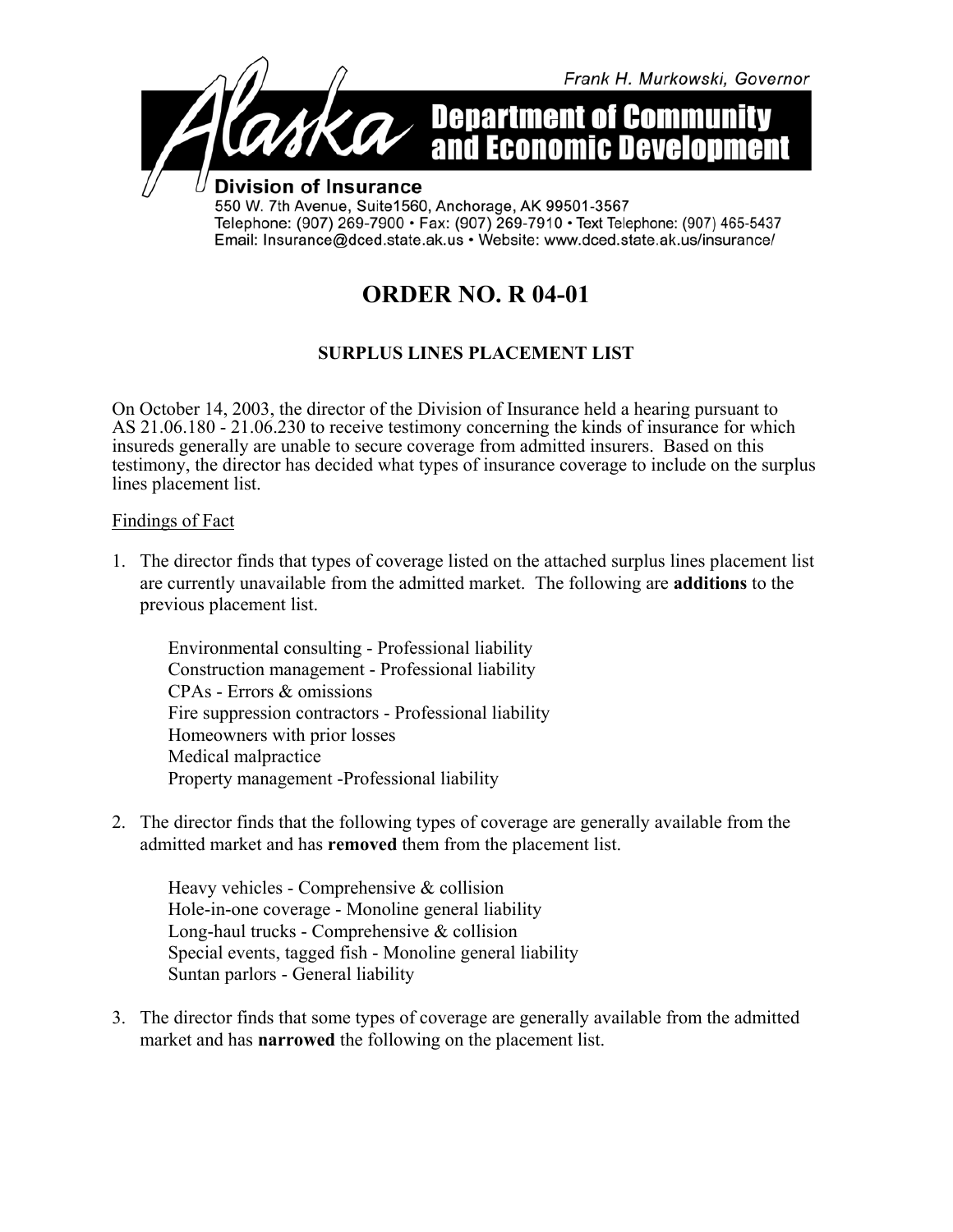Bars - from all lines to liquor liability only Taverns - from all lines to liquor liability only Unprotected risks - limited to risks over \$1 million

4. The director finds that the following types of coverage are generally available to insureds from the admitted market and therefore has **not added** them to the placement list.

Contractors without regard to type of risk or line of coverage Professional liability without regard to type of risk Public autos Used car or consignment dealers

5. The director finds that the following types of coverage are generally not available to insureds from the admitted market and therefore has **not narrowed nor removed** them from the placement list.

Buildings on pilings - Fire Buildings pre 1980 - Fire Computer service or repair - General liability Contractors, residential, more than 4 houses per year - General liability Custodial care licensed for less than 25: child care, residential, and day care - General liability Guides and outfitters - General liability Habitational under \$5 million - Fire Mining - General liability New ventures - General liability Social service agencies, residential counseling services - General liability Welding shops - General liability, fire

### Conclusions of Law

- 1. The hearing held on October 14, 2003, met the requirements of AS 21.06.180 21.06.230 and 3 AAC 25.040.
- 2. The surplus lines list is amended to include only those kinds of insurance that are currently unavailable from admitted insurers as enumerated in the above Findings of Fact.
- 3. Under AS 21.34.020(3) and 3 AAC 25.030, producing brokers must use due diligence to determine whether the insurance is available from an admitted insurer. Due diligence will be presumed if the producing broker affirms that the coverage is on this list.